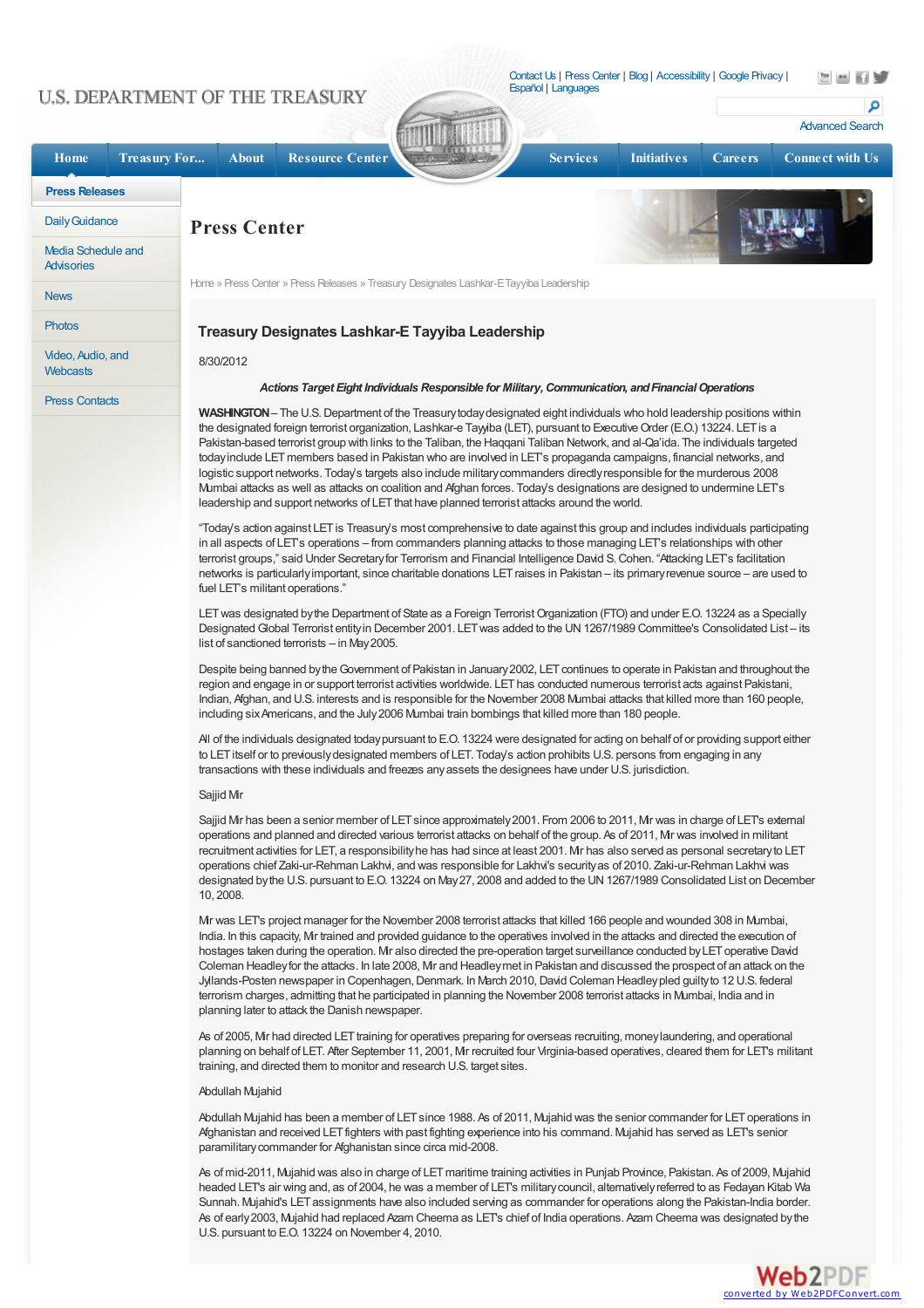#### Ahmed Yaqub

Ahmed Yaqub has been part of LET's operational leadership since 2003. As of 2011, Yaqub was the head of LET's maritime program, alternatively described as the group's naval wing. In this role, Yaqub looked after an LET cell run by Sajjid Mr for operational purposes. As of mid-2008, Yaqub was deputyto LET's operations chief Zaki-ur-Rehman Lakhvi, for whom he had worked since 1984. In this capacity, Yaqub served as a senior commander under Lakhvi and also as a senior member of the LET military wing. Yaqub was David Coleman Headley's handler from 2003 to 2004.

As of 2011, Yaqub also had been LET's chief for Bangladesh and Nepal operations. Yaqub had attempted to smuggle 60,000 rounds of ammunition from Pakistan into Bangladesh on behalf of LET as of late 2009, but failed when Bangladeshi authorities intercepted the shipment.

Yaqub has also had oversight of LET's operational finances. As of 2008-2009, he served as the chief accountant for LET operational activityand was responsible for funding LET's networks outside of Pakistan.During this period, Yaqub was also in charge of Lahkvi's financial affairs.

#### HafizKhalid Walid

Hafiz Khalid Walid has been a member of LET's central advisory committee since at least 2003 and has held various leadership positions in the group since at least 2006. He has run LET's political bureau since mid-2008, though Hafiz Abdur Rehman Makki holds the formal title as the bureau's head. In 2006, Walid was the deputy head of LET's foreign relations department. Hafiz Abdur Rehman Makki was designated bythe U.S. pursuant to E.O. 13224 on November 4, 2010.

As of 2011, Walid actively engaged in LET political affairs under LET emir Hafiz Muhammad Saeed's direction. As of 2009, Walid served as Hafiz Muhammad Saeed's personal assistant and acted as LET's point of contact with high-end business contacts and other unidentified VIPs.HafizMuhammad Saeed was designated bythe U.S. pursuant to E.O. 13224 on May27, 2008 and added to the UN 1267/1989 Consolidated List on December 10, 2008.

As of late 2008, when multiple LET senior leaders were in detention following the November 2008 terrorist attacks in Mumbai, India, Walid served as a lead LETofficial in Punjab Province, Pakistan.

#### Qari Muhammad Yaqoob Sheikh

Qari Muhammad Yaqoob Sheikh, a member of LET's central advisorycommittee, has held several different leadership positions in the group since approximately 2006. Sheikh has served as a leader in LET's foreign affairs department since 2006, including acting as the department's deputydirector of political and foreign affairs between 2008 and 2009. As of mid-2008, Sheikh was also in charge of LET's Islamabad office, including managing LET's general operations in and around Pakistan's capital.

Between 2008 and 2011, Sheikh ran LET front organizations that were used to raise funds and recruit on behalf of the group. Sheikh ran Falah-e Insaniat Foundation (FIF), a front used by LET for fundraising purposes, from early 2009 until mid-2010, when he was replaced as the FIF head by Hafiz Abdur Rauf. FIF and Rauf were designated by the U.S. pursuant to Executive Order 13224 on November 24, 2010. Falah-e Insaniat Foundation was added to the UN1267 Consolidated List on March 14, 2012.

As of early 2010, Sheikh was the head of LET's ulema (clerics) wing. Sheikh has also worked with LET's international donors. In late 2006 and late 2007, Sheikh was part of an LET delegation that traveled to the Gulf on behalf of LET seeking support.

# Amir Hamza

As of 2011, Amir Hamza, a member of LET's central advisorycommittee, activelymaintained LET's relationships with other groups under the direction of LET emir Hafiz Muhammad Saeed. Hamza has led an LET-associated charity and, as of 2010, was also an officer and member of an LET university trust that was led by Saeed.

Hamza's responsibilities as of mid-2010 also included publishing propaganda on behalf of LET. Hamza has served as editor of an LET weeklynewspaper and, as of mid-2011, he was contributing articles to the LET publication. Hamza was also one of three LET leaders to negotiate the release of detained LET members as of mid-2010. Hamza served as the head of LET's "special campaigns" department as of mid-2009.

#### Abdullah Muntazir

Abdullah Muntazir has been an LETmedia official since at least 1999. As of 2011, Muntazir was still an LETmedia official, despite presenting himself to the media as an independent scholar on militancyissues, including those relating to LET.

As of mid-2010, Muntazir was the director of an LET-affiliated media and research organization,which was intended to coordinate LET's interaction with the media, monitor LET-related content in the media, and craft talking points for LET's use in the international media. In late 2010, Muntazir planned to make this organization self-sustainable bycharging fees for media fixing and news distribution for local and international media organizations.

From 2005 to early 2009, Muntazir served as LET's spokesman for international media. Muntazir founded Ghazwa, an LET weeklypublication and, as of 2008,was the publication's editor. In late 2008, Muntazir published a solicitation for donations to LETon the group's website; the plea provided "ten solid reasons"to financiallycontribute to LETand asked readers to "come join" the organization. As of mid-2008, Muntazir also ran LET's monthly children's magazine. In 2006 and 2007, Muntazir served as an LET press secretary.

As of mid-2008, Muntazir was also part of LET's junior leadership structure, charged with delivering speeches and recruiting members and supporters to LET from across Pakistan. As of late 2000, Muntazir was a member of LET's political wing.

#### Talha Saeed

Talha Saeed has been a prominent leader within LET since early 2005. As of mid-2011, Talha headed the group's teachers department, using this position to acquire facilities on behalf of LET. As of 2010, Talha also worked on websites to support LET's media operations as well as on indoctrination and propaganda programs. Talha founded an LET front group which he planned to use to pay journalists to write favorable stories on behalf of LET as of early 2009. As of mid-2008, Talha also ran LET's radio operations and worked for LET's main magazine.

As of mid-2009, Talha was traveling extensivelythroughout Pakistan to speak on behalf of LET. Talha was part of LET's junior leadership structure, charged with delivering speeches and recruiting members and supporters to LETfrom across Pakistan as of mid-2008.

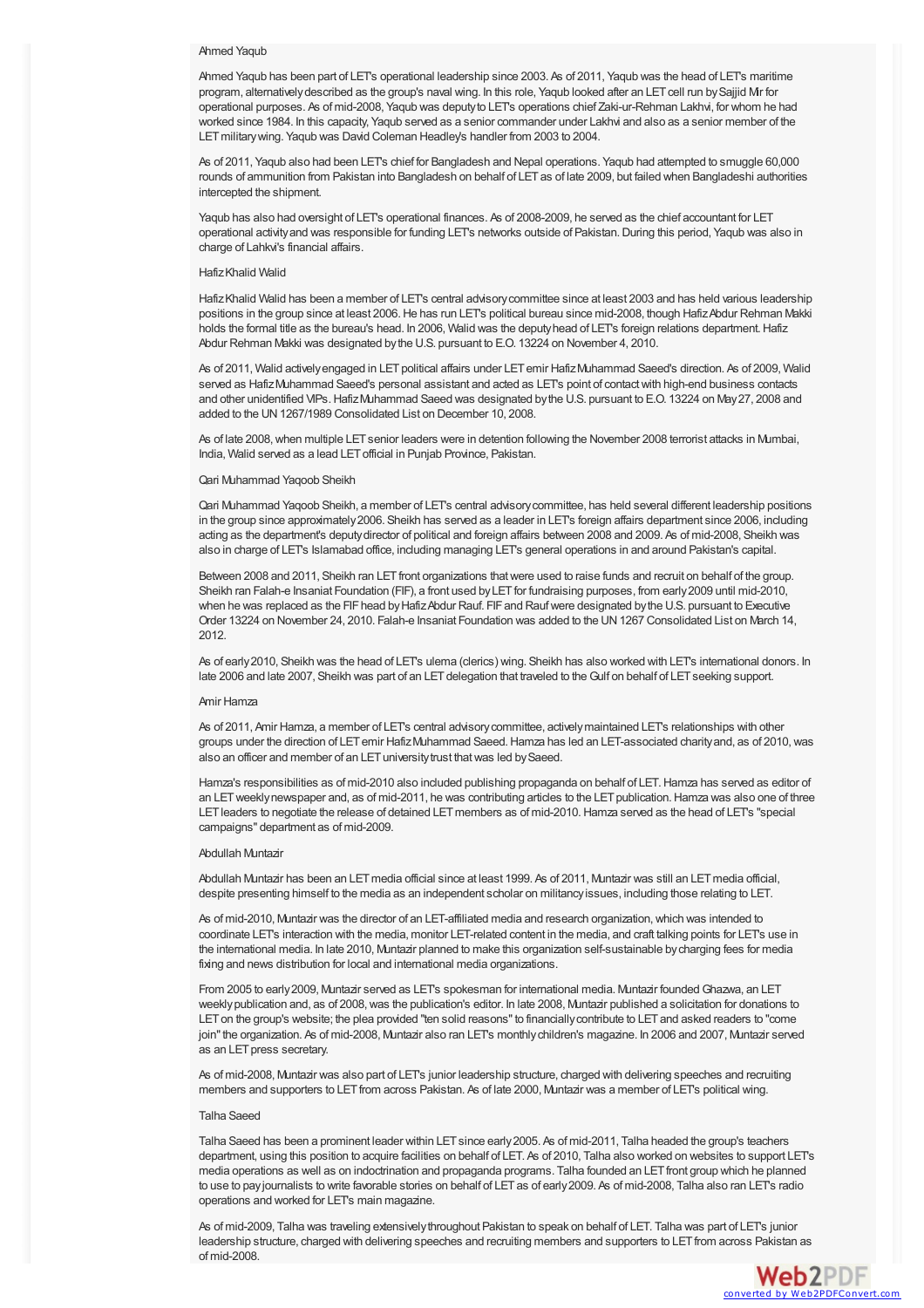Talha was also on the executive board of LET's foreign relations department, reporting to LET's head of foreign affairs, Hafiz Abdur Rahman Makki, in 2008. In late 2007, Talha was a member of an LET delegation that traveled to the Gulf seeking support.

Identifying Information

Sajjid Mir

AKA: Sajid Majid Chuhdri AKA: Sajid Majeed Chaudary AKA: Sajid Majjid Chaudary AKA: Sajid Mir AKA: Sajid Majid AKA: Sajjid Majid AKA: Sajid Majeed DOB: 31 January 1976 Alt. DOB: 1 January 1978 POB: Lahore, Pakistan National IdentityNumber: Pakistan, 3520163573447 Passport: Pakistan, KE381676, Date Issued: 14 October 2004, Place Issued: Faisalabad, Punjab, Pakistan Nationality: Pakistan

Abdullah Mujahid DOB: 15 May1970 POB: Bhalwal, Sargodha District, Punjab Province, Pakistan National Identity Number: Pakistan, 3540118204373 Passport: Pakistan,No.DM1074371, valid 30 May2009 - 29 May2014 Citizenship: Pakistan Address: Mohallah Markaz Taweba Street, Muridke, Lahore, Pakistan

Ahmed Yaqub AKA: Mohammad Yakoob **AKA: Hamad Ghani** AKA: Abu Yaqoob DOB: 1966 Alt.DOB: 1967 POB: Faisalabad, Pakistan Alternate POB: Jeda Walah (possiblyJadanwala), Punjab Province, Pakistan.

HafizKhalid Walid AKA: Khalid Waleed >AKA: Khalid Naik DOB: 25 October 1974 Alt.DOB: 1971 POB: Lahore, Pakistan National IdentityNumber: Pakistan, 3410104067339 Citizenship: Pakistan Passport: Pakistan, AA9967331, valid 3 June 2006 - 2 June 2011

Qari Muhammad Yaqoob Sheikh AKA:Qari Muhammad Yaqub Sheikh AKA:Qari Shaikh Muhammad Yaqoob AKA: Mohammad Yaqoob DOB: 20 December 1972 POB: Bahawalpur, Punjab Province, Pakistan National IdentityNumber: Pakistan, 3120128002365 Passport: Pakistan,No. BX5192361, valid 4 August 2007 - 2 August 2012

Amir Hamza AKA: Maulana Ameer Hamza DOB: 10 May 1959 POB: Sheikhupura, Punjab Province, Pakistan National IdentityNumber: Pakistan, 3520149847497 Passport: Pakistan, AB6217491, valid 1 June 2006 - 1 June 2011 Citizenship: Pakistan Address: Jamia Masjid, al Qadsia, Chauburji Chowk, Lahore, Pakistan

Abdullah Muntazir AKA: Abdullah Muntazer AKA: Abdullah Khan DOB: 17 January 1974 POB: Abbottabad, Pakistan National IdentityNumber: Pakistan, 3520203526763

Talha Saeed AKA:HafizTalha Saeed AKA: Mohammad Talha Saeed AKA: Tahil Saeed DOB: 25 October 1975 POB: Sarghoda, Punjab Province, Pakistan National IdentityNumber: Pakistan, 3520228341335 Passport: Pakistan, No. BM5971331, valid 24 March 2007 - 22 March 2012 Permanent Address: 116-E Block, Johar Town, Lahore, Pakistan.